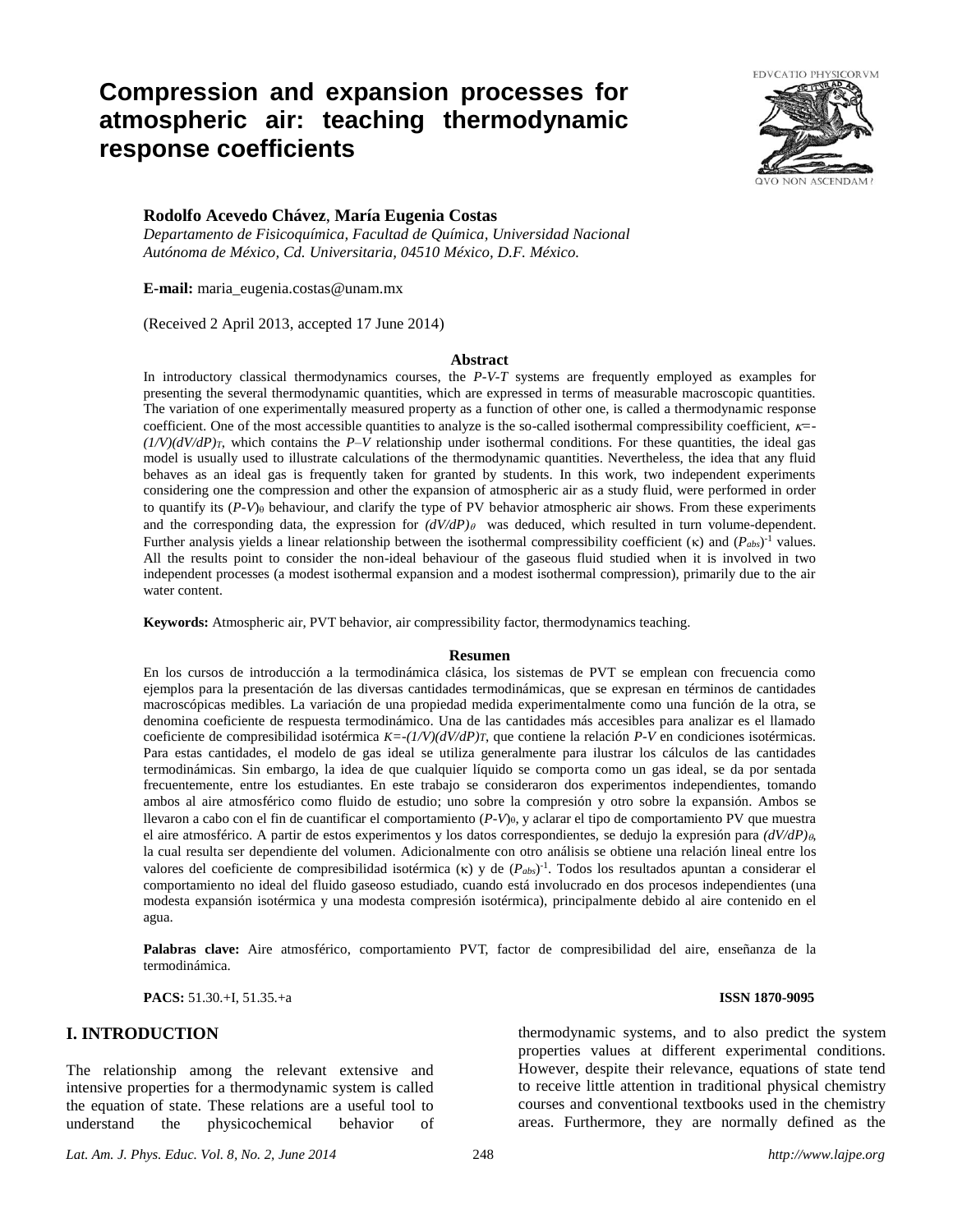relation among the *P*, *V* and *T* variables in a system, and are usually limited to the description of gas phases  $[1, 2, 3, 4]$ 4. More specialized chemical engineering textbooks restrict the discussion to fluids in general although in further detail. Few books present the subject in a general fashion  $[5, 6, 7]$  and they are usually used in the physics areas. Only more advanced textbooks for graduate students [8] use the postulates formalism, which is general for any kind of thermodynamic system. Moreover, most of the papers on thermodynamics of fluids in science education journals, discuss the *PVT* fluid behavior by using theoretical models or computational techniques [9, 10, 11, 12, 13, 14, 15, 16, 17, and very few present experimental results on this kind of thermodynamic response  $[18-21]$ . Of these, one  $[18]$  is devoted to the determination of the thermal expansion coefficient of gases, and the other three, to a very inaccurate and limited determination of the *PV* relation for air [19, 20, 21].

The old fashion presentation used in undergraduate chemistry courses leads the students to believe that thermodynamics can only be applied to the gas phase, and more drastically, that the only existing equation of state is *PV=nRT*, the limiting  $\rho \rightarrow 0$  ideal gas model. Also, they believe that this equation can be applied to any gas at any experimental condition.

Another approach to the study of equations of state [22] is the use of the so-called response coefficients, which in principle, can be experimentally determined.

They are simple partial derivatives involving the thermodynamic states of the system. Moreover, understanding the response coefficients meaning, is of major importance in physical chemistry studies, and it leads to the idea that thermodynamics can be applied to any system for which the relevant variables can be affected by the change of one of the properties (mainly temperature). This discussion is essential in the study, for example, of thermodynamic properties, in the definition of thermometric properties and in the construction of empirical temperature scales and thermometers.

As the measurement of the response of a system to variable conditions has been historically the subject of research in areas like chemistry, physics, the search of new materials, etc., it is very important to learn and teach how to measure the response coefficients of systems showing different characteristics. This communication concerns with experimental methods [23] to measure response coefficients for different thermodynamic systems in a conventional physical chemistry or classical thermodynamics laboratory for undergraduate students; in particular, in here we present the *PVT* behavior of air under two independent isothermal processes, deduced from experiments that have not been reported in science education journals up to date.

## **II. THEORY**

The thermodynamic equilibrium state of a system is characterized by the specific values of the minimum number of variables (or properties) needed to define the system. This number is determined by the experimental experience. The properties depend on the system nature and on the kind of physical or chemical responses which are intended to obtain. Then, the equation of state is:

$$
X_i = X_i(T, X_{j \neq i}, Y_i). \tag{1}
$$

Where  $X_i$  and  $Y_i$  are the relevant extensive and intensive variables, respectively, and *T* the temperature. For example, for a fixed mass of a fluid or a solid, the relevant properties are *V*, *P* and *T* (volume, pressure and temperature), if the volumetric response is to be studied.

But if we are interested in the magnetic response of the same kind of systems, the relevant variables are *M*, *H* and *T* (magnetization, applied magnetic field and temperature).

Any infinitesimal change in the equilibrium state of the system due to changes in the independent variables, will result in

$$
dX_i = \left(\frac{\partial X_i}{\partial T}\right)_{X_{j\neq i}, Y_i} dT + \left(\frac{\partial X_i}{\partial X_j}\right)_{X_{k\neq i,j}, Y_i, T} dX_j + \left(\frac{\partial X_i}{\partial Y_j}\right)_{X_{k\neq i,j}, Y_{m\neq j}, T} dY_j.
$$
 (2)

The partial derivatives involving extensive and intensive properties are the response coefficients. For example, for the volumetric response of a system, the volume is a function of temperature and pressure for a fixed system mass (*i.e.*,  $V = V(T, P)$ ) and an infinitesimal change in the volume can be expressed as:

$$
dV = \left(\frac{\partial V}{\partial T}\right)_P dT + \left(\frac{\partial V}{\partial P}\right)_T dP.
$$
 (3)

Here, the response coefficients are defined as:

$$
\beta = \frac{1}{V} \left( \frac{\partial V}{\partial T} \right)_P, \qquad \kappa = -\frac{1}{V} \left( \frac{\partial V}{\partial P} \right)_T.
$$
 (4)

 $\beta$  is known as the isobaric thermal expansion coefficient, and  $\kappa$  is the isothermal compressibility coefficient of the system. Another response coefficients, as

$$
\left(\frac{\partial P}{\partial T}\right)_V = \frac{\beta}{\kappa}.\tag{5}
$$

Can be obtained by simply applying the rules for partial derivatives.

Any response of a system due to a change of its equilibrium state (like magnetic, electric, surface, etc., responses) can be written in terms of the respective response coefficients. By measuring them (for example,  $\beta$ and  $\kappa$  in the above example), the respective differential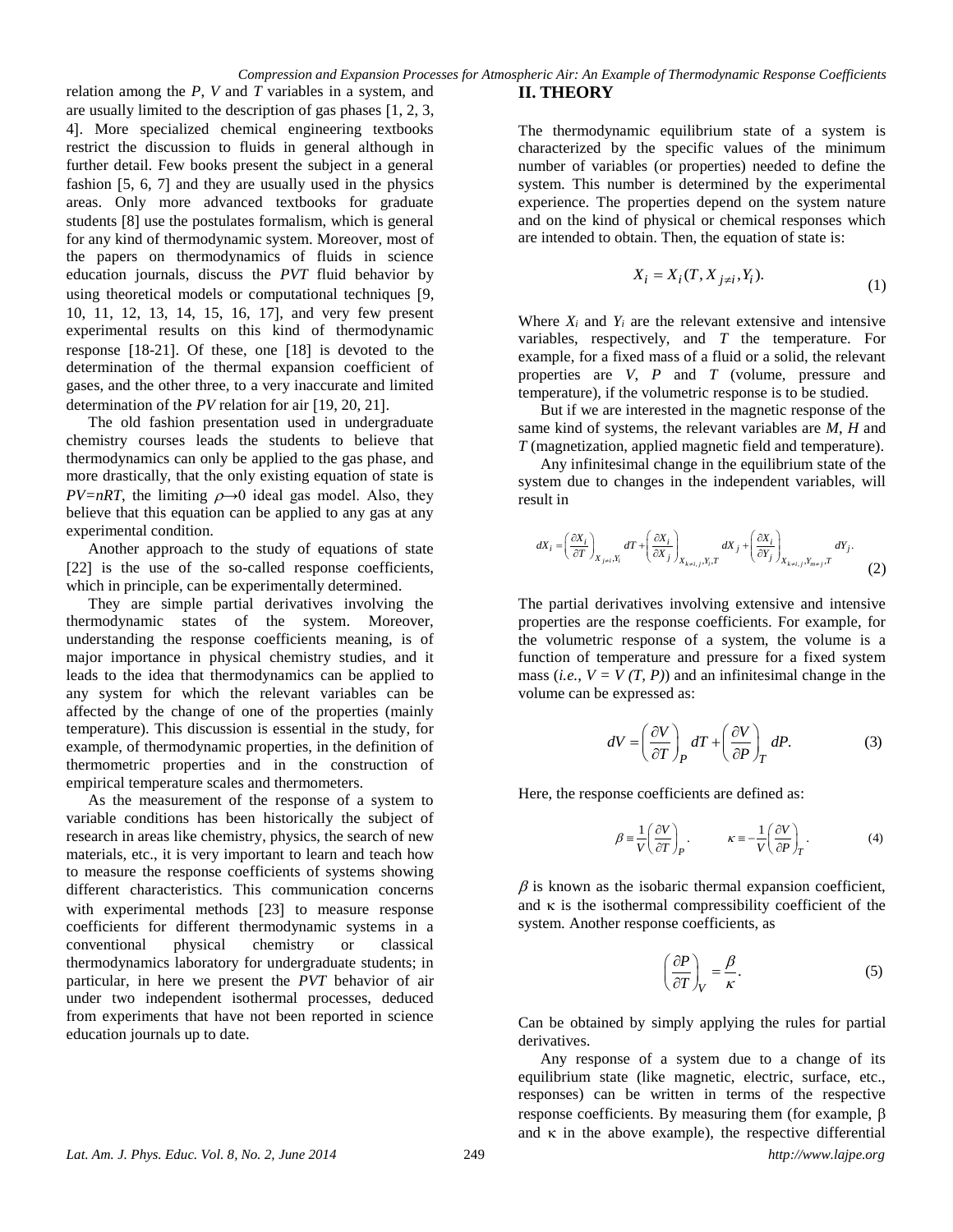#### *Acevedo-Chávez, R. & Costas M. E.*

equation can be integrated, and the equation of state is obtained for the range of experimental conditions in which the response coefficients were determined.

In here, and as a second proposal  $[10]$  concerning the experimental study of response coefficients in thermodynamic systems, the experimental determination of the coefficient  $(dV/dP)_{\theta}$  (being  $\theta$  the empirical temperature) for a gaseous fluid in a conventional undergraduate physical chemistry or classical thermodynamic laboratory, is presented.

# **III. EXPERIMENT**

As mentioned above, in the study here presented the relationship between pressure and volume for a gaseous fluid mass under isothermal conditions is obtained for: a) a compression process and b) an expansion process. In here, the fluid in study is the atmospheric air in a laboratory. In Figures 1 and 2, details of the instruments and equipment employed in both experiments (the compression and the expansion) are shown. For both processes, the experiment is basically the same, being the differences the pressure instrument employed (Figure 1) and the U-type indicator (with distilled water as manometric fluid; high vacuum oil was added on top of the water meniscus to prevent evaporation and air solubilization) manipulation (the opened tube is moved up for compression, and moved down for expansion).

The atmospheric air (Mexico City) confined (in the right tube in Figure 2) was carefully compressed (or expanded) in several steps. For each one, the corresponding *P* and *V* values were stabilized during ca. 30 minutes; in each step, manometric pressure (or relative vacuum) and volume values were collected. Also, the temperature value close to the gaseous fluid in study and equipment (to be constant) was corroborated. As both experiments were performed independently in different days, the gas mass (kept constant throughout each experiment) was not the same for both experiments, and the temperature (maintained constant for each process) differed from 23ºC for the compression to 25ºC for the expansion.



 $oz_f/in^2$ ; 0-90 cm H<sub>2</sub>O. Zero-adjust screw is included. b) Expansion: An analogic vacuum gauge (Ashcroft) was used for measuring the relative pressure below the atmospheric (zero) reference. Ranges: 0-7.5 kPa; 0-30 in H2O. Zero-adjust screw is included.



**FIGURE 2.** Experimental setting for the confined air isothermal a) compression and b) expansion processes.

Manometric pressure (or relative vacuum) values were obtained from both the analogical instrument (units at standard conditions) and the U-type indicator (as level differences, units at local conditions at an altitude of 2218 m at Mexico City). The latter were then converted to standard conditions by employing the local distilled water absolute density and *g* gravity values. For the compression, *ρ*(H<sub>2</sub>O(l)) (23°C)=0.993 g/mL, *g*=9.78 m/s<sup>2</sup>,  $P_{\text{atm}}=581.66$  mm Hg(est); for the expansion,  $\rho(H_2O(1))$ (25°C)=0.992 g/mL, *g*=9.78 m/s, Patm=581.40 mm Hg(est). Such homologated values were compared to those of the manometer (or the vacuum gauge) to verify their mutual correspondence. Also, throughout the experiment, values of the atmospheric pressure (with an adjusted electronic barometer and units at standard conditions) were collected. In this way, both manometric pressure (volume and absolute pressure), volume values at 23ºC were obtained for the compression process, and relative vacuum-volume and absolute pressure–volume values at 25ºC were obtained for the expansion process.

### **IV. RESULTS AND DISCUSSION**

#### **A. Compression**

The experimental (*PV*) data for the compression process is shown in Figure 3. From these, a non-linear relationship between the variables was detected.

*Lat. Am. J. Phys. Educ. Vol. 8, No. 2, June 2014* 250 *http://www.lajpe.org* **FIGURE 1.** a) Compression: An analogic manometer (Marsh) was used for measuring the manometric pressure. Ranges: 0-20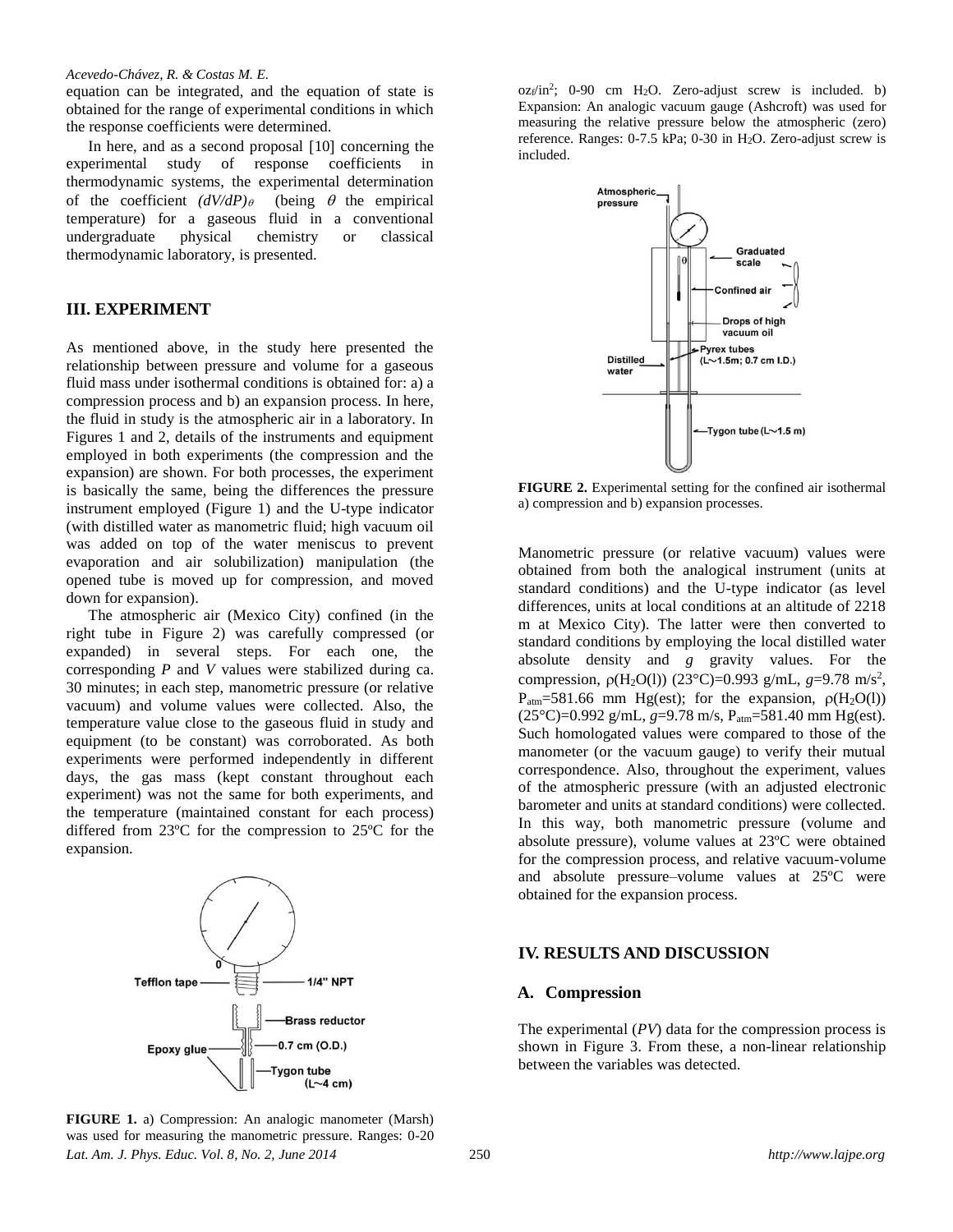

**FIGURE 3.** (a) Absolute pressure (atm) as a function of volume (mL), and (b) change of volume per unit pressure variation (mL/atm) as a function of volume (mL) for the atmospheric air isothermal compression process.

In order to obtain a quantitative relation between *P* and *V*, a fitting process was carefully performed and the resulting equation is

$$
P = \frac{2.8909}{V^{0.4427}} \quad \text{or} \quad PV^{0.4427} = 2.8909. \tag{6}
$$

Such expression does not correspond to the ideal gas model equation. The first derivative  $(dP/dV)_{\theta}$  is a function of volume. The reciprocal expression for such a first derivative yields  $(dV/dP)_{\theta} = -0.7814V^{1.4427}$ , which is shown in Figure 3(b). From this, an illustrative physical behavior arises: at higher volume values, the gaseous fluid becomes comparatively more compressible. On the contrary, at lower volume values, the fluid is less compressible.

In order to further analyze the relationship existing between the  $(dV/dP)$  coefficient and *V* or *P* values, its expression (*i.e.*,  $(dV/dP)_{\theta} = -0.7814V^{1.4427}$ ) was incorporated into the corresponding one for  $\kappa$  (the isothermal compressibility coefficient). The resulting equation for *κ* was respectively plotted as a function of volume and of the inverse of pressure experimental data.

In both cases,  $\kappa$  shows the same increasing linear behaviour towards ascending  $V$  or  $P^{-1}$  values. Performing a linear fit yields:  $\kappa = 0.002 + 2.257(1/P)$ . A second analysis was made by fixing the zero-condition for the independent term; a satisfactory fitting is obtained (Fig. 4). The equation for the isothermal compressibility coefficient is:

$$
\kappa = 2.2589 \left( \frac{1}{P} \right) \tag{7}
$$



**FIGURE 4.** Isothermal compressibility coefficient (1/atm) as a function of the inverse of absolute pressure (1/atm) for the atmospheric air isothermal compression process.

In this equation, the slope is in turn  $(1/a)$ , in accord with  $a=0.4427$  in the equation  $PV^{0.4427} = 2.8909$ . The above results let us quantitatively explore the *κ* behavior: for the experimental conditions studied, this coefficient ranges from ca. 2.65 atm<sup>-1</sup> to 2.95 atm<sup>-1</sup> upon increasing  $(1/P)$ .

Another pedagogic experience in this analysis is the slope value (ca. 2.26) of the equation commented above.

Being higher than the unit, it is in accordance with the non-ideal *PVT* character previously discussed for the gaseous fluid here studied.

## **B. Expansion**

As referred in experimental, the lectures of relative vacuum (analogical gauge) – volume and relative vacuum (U-type indicator) – volume were collected. Under standard (homologated) conditions, they are noticeably similar. In the following paragraphs and figures, all they are considered. Figure 5a shows the experimental data.

From this experimental data, a non-linear relationship between the variables is observed. In order to obtain a quantitative relation between absolute pressure and volume, a fitting process was carefully performed. The resulting equation that satisfactorily describes the experimental response of the gaseous fluid in study (Figure 5a) is: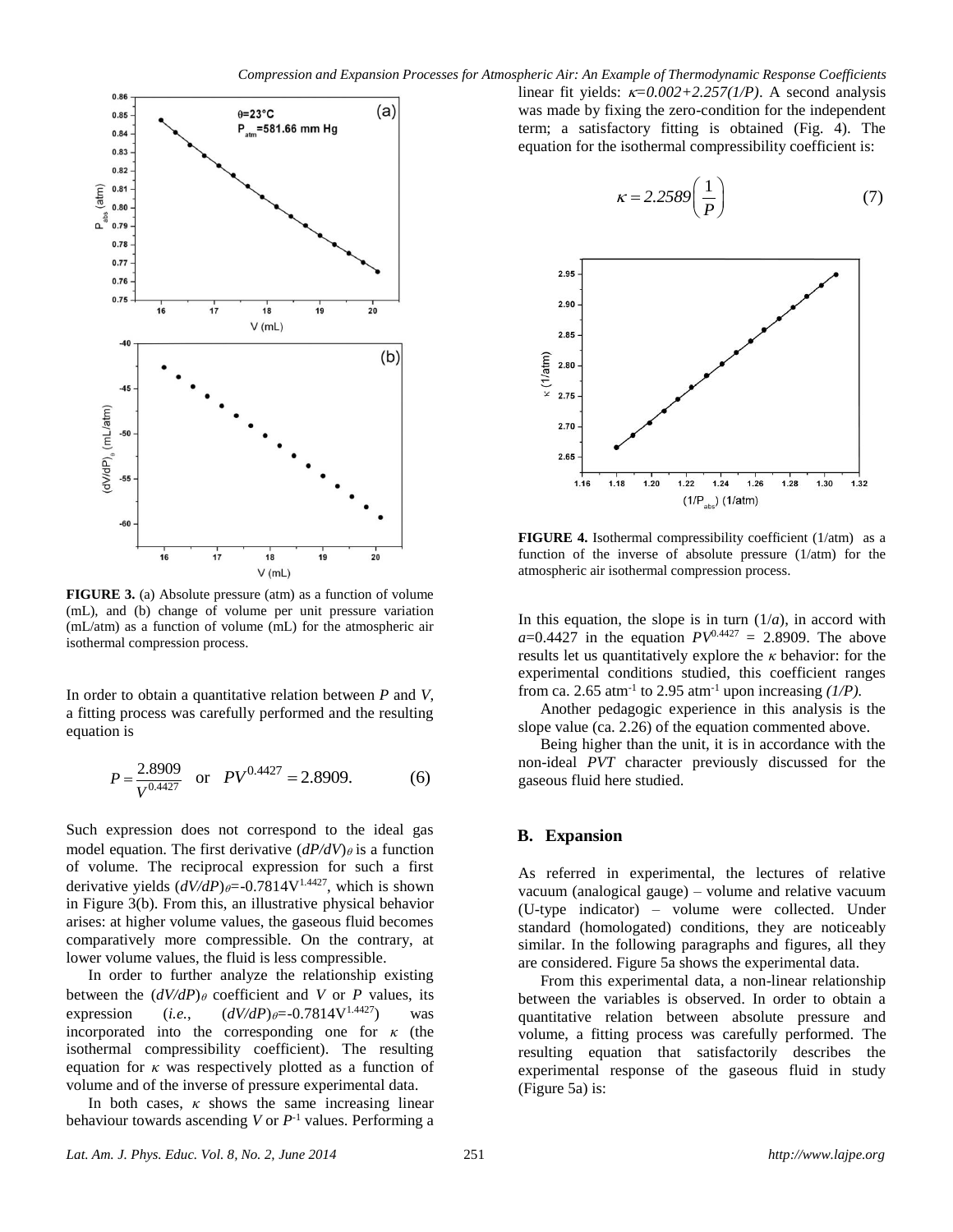

0.4144



**FIGURE 5.** (a) Absolute pressure (atm) as a function of volume (ml) and b) volume change per unit pressure variation (ml/atm) as a function of volume (ml) for the atmospfheric air isothermal expansion process

As can be seen, such expression ( $PV^{0.4144}$  = constant) does not correspond to the ideal gas model–*pVT* equation. Further on, the first derivative  $(dP/dV)_{\theta}$  of the fitted equation is in turn volume-dependent. The reciprocal expression for this first derivative yields the response coefficient  $(dV/dP)_{\theta} = -1.2077V^{1.4144}$  (Figure 5b). From this, an illustrative physical behavior arises: at higher volume values, the gaseous fluid becomes comparatively more expansible (or also compressible). On the contrary, at lower volume values, such properties are decreased.

In the hope to analyze in a further way the relationship existing between the  $(dV/dP)$ <sup> $\theta$ </sup> coefficient and *V* or *P* values for the expansion process, its expression  $(i.e., (dV/dP)<sub>θ</sub>=-1.2077V<sup>1.4144</sup>)$  was incorporated into the corresponding one for  $\kappa$  (the isothermal compressibility coefficient). The resulting equation for  $\kappa$  was respectively plotted vs. volume and (absolute pressure)<sup>-1</sup> experimental values. In both cases,  $\kappa$  shows the same increasing linear behavior towards ascending  $V$  and  $P^{-1}$  values. Fitting a linear equation to data yields:  $\kappa=0.009+2.14(1/P)$ . In a

further step, a second linear fitting process was performed, by establishing the zero-condition for the independent term. A good fitted equation results (Figure 6):

$$
\kappa = 2.4139 \left( \frac{I}{P} \right). \tag{9}
$$

In this, the slope is in turn  $(1/a)$ , in agreement with  $a=0.4144$  in equation  $PV^{0.4144} = 1.9987$ . The above results let us quantitatively explore the *κ* behavior: within the experimental conditions covered, this coefficient ranges from ca. 3.15 atm<sup>-1</sup> to 3.48 atm<sup>-1</sup> upon the  $(I/P)$  values increase.

Figure 6 shows the above commented results. Another pedagogic experience in this analysis is the slope value of the equation here commented. Being higher than unit, it is in accordance with the non-ideal character previously discussed for the gaseous fluid here studied.



**FIGURE 6.** Isothermal compressibility coefficient (1/atm) as a function of the inverse of absolute pressure (1/atm) for the atmospheric air isothermal expansion process.

It must be pointed out that when both sets of results for the compression ( $\theta = 23^{\circ}$ C) and expansion ( $\theta = 25^{\circ}$ C) processes are compared, similar expressions for the several facets of the  $(p-V)$ *θ* relationship in both processes are deduced.

For example *PV*0.4427*=*2.8909, (*dP/dV*)*=-*1.2798-1.4427 and  $(dV/dP)_{\theta} = -0.7814V^{1.4427}$ , for the compression process.  $PV^{0.4144}$ =1.9987,  $(dP/dV)_{\theta}$ =-0.828*V*<sup>-1.4144</sup> and  $(dV/dP)_{\theta}$ =- $1.2077V^{1.4144}$  for the expansion process.

These differences found could be associated with the different conditions (temperature, gas mass and starting volume, for example) at which the respective studies were carried out. Nevertheless the above features, in both cases (moderate isothermal compression and moderate isothermal expansion processes) the atmospheric air shows  $(P-V)$ <sup> $\theta$ </sup> relationships which are in turn different to those belonging to the idea gas-*PVT* model.

*Lat. Am. J. Phys. Educ. Vol. 8, No. 2, June 2014* 252 *http://www.lajpe.org*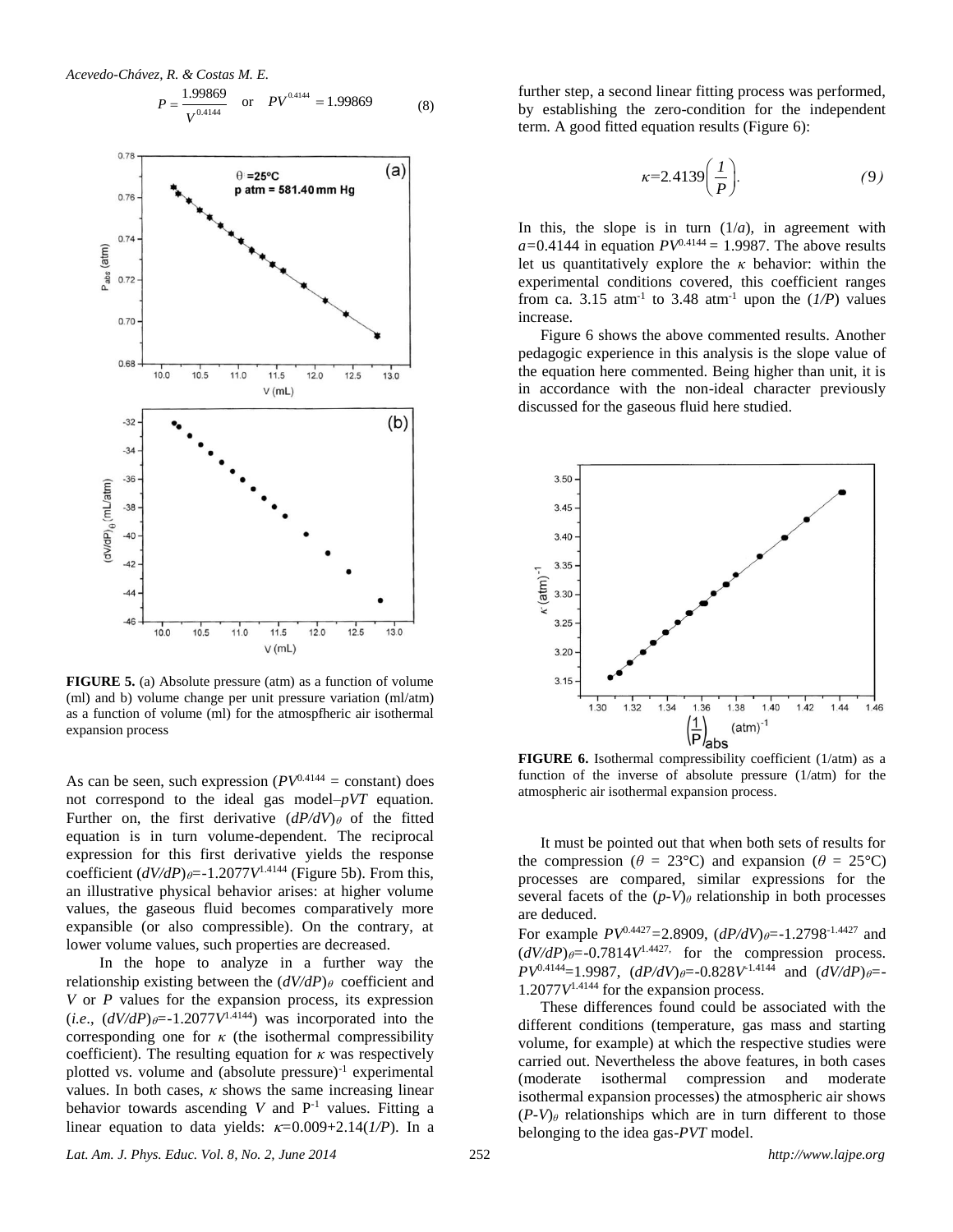It must be pointed out that when the *κ* properties for both processes are compared, some interesting features arise.

When both series of  $\kappa$ -( $1/P$ ) values are plotted in a common graph (Figure 7) a clear trend emerges. In such a graph, the lower (*1/P*) values region belongs to the compression states of the gaseous fluid; for this region, *κ* also takes comparatively lower values. Upon ascending the (*1/P*) values, the gaseous fluid is now being expanded, and  $\kappa$  then shows the comparatively higher values. If the small differences between the two linear behaviors are mainly associated with the temperature differences (25 °C for the expansion study; 23°C for the compression process) at which both processes were performed; then a gross linear trend which covers the  $1.18 \text{ atm}^{-1} - 1.45 \text{ atm}^{-1}$ (*1/Pabs*) global range can be proposed. For such a range, *κ* can be suggested to increase from ca. 2.65  $atm^{-1}$  to 3.5 atm-1 . In this way, two closely related studies on the same type of atmospheric air yields *κ* estimates for a wider range of  $(I/P<sub>abs</sub>)$  values (ca. 0.69 atm – 0.85 atm).



**FIGURE** 7. Isothermal compressibility coefficient  $(\kappa)$  as a function of  $P_{\text{abs}}^{-1}$  for the two processes performed on atmospheric air.

# **V. CONCLUSIONS**

From the study here presented, the following conclusions can be drawn:

1. Employing materials and instruments available in an undergraduate laboratory, it is possible to obtain certain responses about the *p-V* behavior of a gaseous fluid by performing two experiments: a modest compression (at 23ºC) and a modest expansion (at 25ºC) isothermal processes.

2. The analysis of the experimental data yields expressions for the  $(dV/dP)$  e response coefficient of the air gas studied and belonging to the corresponding experimental conditions range explored. Both series show the volume dependence of the coefficient, and is similar for the compression and the expansion processes.

3. Further analysis yields a lineal relationship between the isothermal compressibility coefficient  $\kappa$ , and  $(1/P)$  for both processes. For the compression process, *κ* ranges from ca. 2.65  $atm^{-1}$  to 2.95  $atm^{-1}$ . For the expansion process,  $\kappa$  ranges from ca. 3.15 atm<sup>-1</sup> to 3.48 atm<sup>-1</sup>.

4. The several facets of the  $(p-V)$ <sup> $\theta$ </sup> relationship explored, let us consider the non-ideal behaviour of the atmospheric air studied when it is involved in modest isothermal compression and expansion processes. Unfortunately, the experimental data (*PV* relation at constant *T*) is not enough to establish a phenomenological equation of state.

**5.** It is a special valuable experience for undergraduate students, as far as they convince themselves that atmospheric air does not "behave" as an ideal gas, and such equation cannot be used in an indiscriminate way for any gaseous system at any conditions. Deviations from the ideal behavior can be due to the presence of highly nonideal components: CO<sub>2</sub> and water. Treating atmospheric air as an ideal gas mixture is only a gross approximation for such a complex system, and student should be aware of it.

#### **ACKNOWLEDGEMENTS**

The authors are indebted to DGAPA-UNAM, for financial support through grant No. PE200212.

# **REFERENCES**

1 Atkins, P. W., *Physical chemistry,* 6th ed., (Oxford University Press, NY, 1998).

[2] Levine, I. N., *Physical chemistry*, 4th ed. (McGraw-Hill, NY, 1995).

3 Castellan, G. W., *Physical chemistry,* 3rd ed. (Addison-Wesley, USA, 1983).

4 McQuarrie, D. A.; Simon, J. D., *Physical chemistry, a molecular approach,* (University Science Books, USA, 1997).

5 Zemansky, M. W.; Dittman, R. H., *Heat and thermodynamics,* 6th ed. (McGraw-Hill, NY, 1981).

6 García-Colín Scherer, L. *Introducción a la termodinámica clásica,* 4th ed. (Editorial Trillas, México, 1990).

7 Biel-Gayé, J., *Termodinámica,* Vol 1 (Editorial Reverté, Barcelona, 1997).

8 Callen, H. B., *Thermodynamics and an introduction to thermostatistics,* 2nd ed. (John Wiley and Sons Inc, USA, 1985).

9 Bauman, R. P., Cockerham, H. L., *Pressure of an ideal gas on a moving piston,* Am. J. Phys. **37**, 675 (1969).

10 Ott, J. B., Goates, J. R., Hall Jr., H. T., *Comparisons of equations of state in effectively describing PVT relations,* J. Chem. Educ*.***48**, 515 (1971).

11 Cagle Jr., F. W. *A classification of equations of state,* J. Chem. Educ*.* **49**, 345 (1972).